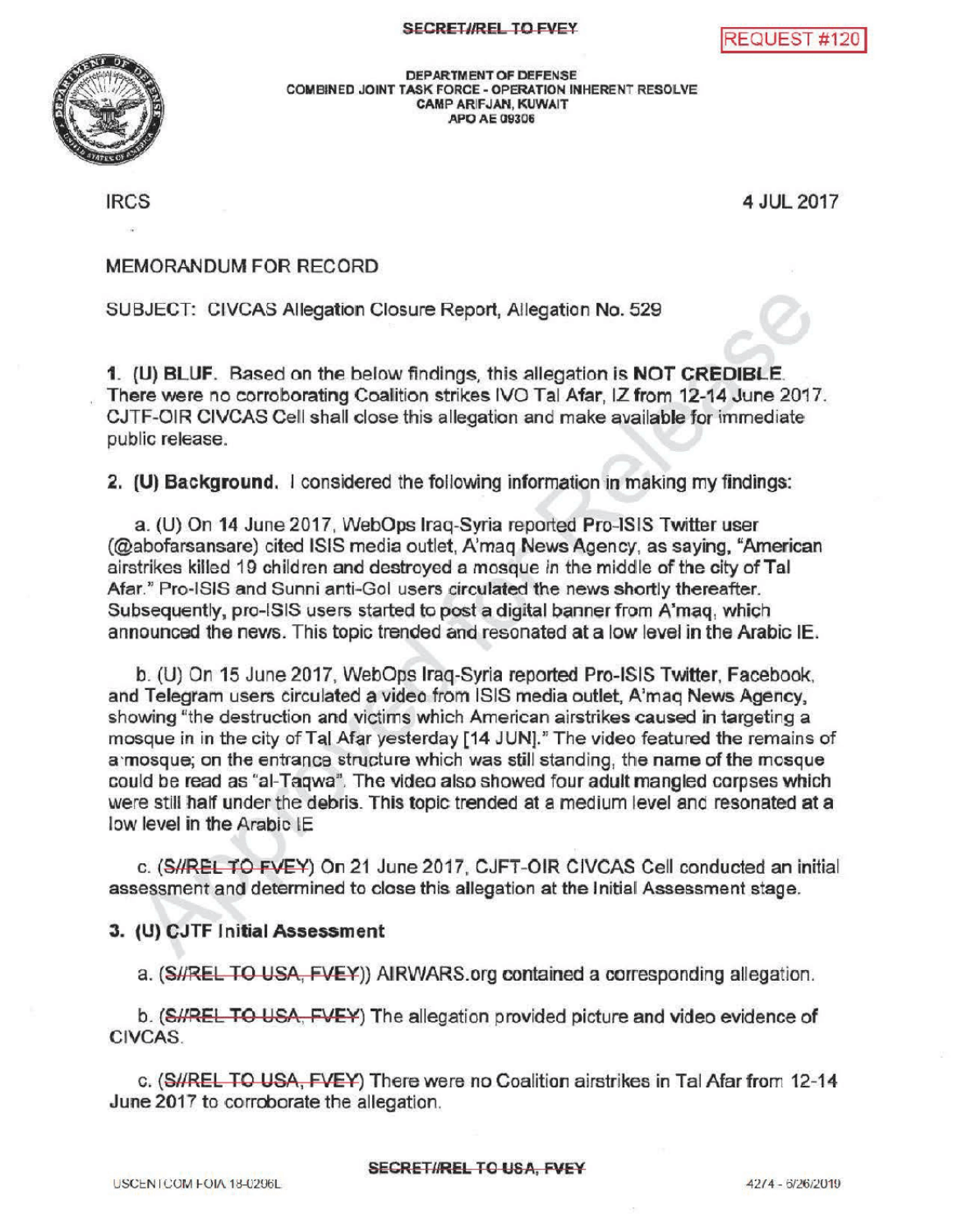IRCS SUBJECT: CIVCAS Allegation Closure Report, Allegation No. 529

d. (S//REL TO USA, FVEY) CJFLCC-OIR air advisors reported that Iraqi Air Force accepted that an Iraqi Air Force strike on 14 June 2017 targeting a "Cubs of the Caliphate training location (cubs aged 15-18)" was the strike in Tal Afar referred to in the allegation.

## 4. (U) Action.

(U) I direct closure of this CIVCAS incident and that CJTF-OIR PAO publish the result of this CIVCAS assessment in a press release as soon as practicable.

| 5. (U) Point of contact is | $(b)(3) 10$ USC 130b; $(b)(6)$ |
|----------------------------|--------------------------------|
| (b)(6)                     |                                |
|                            |                                |
|                            | $60 - 502217$                  |
| 2 Encls                    | <b>KENNETH L. KAMPER</b>       |
| 1. Initial Assessment      | <b>BG, US ARMY</b>             |
| 2. Screen Shot             | Chief of Staff                 |
|                            |                                |
|                            |                                |
|                            |                                |
|                            |                                |
|                            |                                |
|                            |                                |
|                            |                                |

 $\mathscr{C}_{\mathcal{S}}$